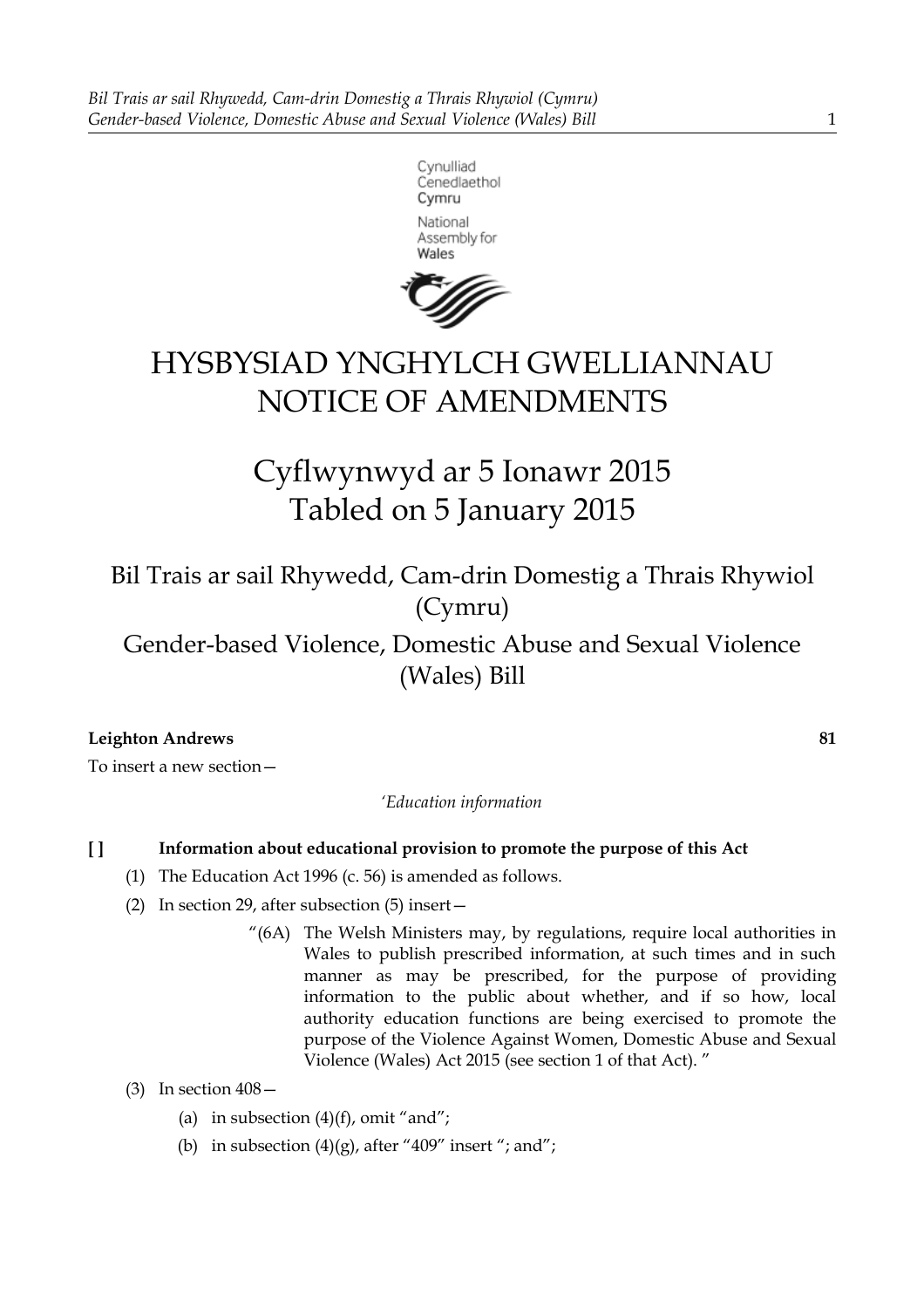- (c) after subsection  $(4)(g)$ , insert
	- "(h) in so far as subsection (1) applies in relation to Wales, sections 403 and 404";
- (d) after subsection (8), insert—
	- $^{\prime\prime}$ (8A) In exercising their functions under subsection (1), the Welsh Ministers must have regard to the desirability of information being available to parents and others about whether, and if so how, any parts of the curriculum and any educational provision at maintained schools (other than maintained nursery schools) promote the purpose of the Violence Against Women, Domestic Abuse and Sexual Violence (Wales) Act 2015 (see section 1 of that Act)."
- (4) In section 569(2B), after "sections" insert "29(6A),".'.

I fewnosod adran newydd—

#### *'Gwybodaeth am addysg*

### **[ ] Gwybodaeth am ddarpariaeth addysgol i hybu diben y Ddeddf hon**

- (1) Mae Deddf Addysg 1996 (p. 56) wedi ei diwygio fel a ganlyn.
- (2) Yn adran 29, ar ôl is-adran (5) mewnosoder—
	- "(6A) The Welsh Ministers may, by regulations, require local authorities in Wales to publish prescribed information, at such times and in such manner as may be prescribed, for the purpose of providing information to the public about whether, and if so how, local authority education functions are being exercised to promote the purpose of the Violence Against Women, Domestic Abuse and Sexual Violence (Wales) Act 2015 (see section 1 of that Act)."
- (3) Yn adran 408—
	- (a) yn is-adran  $(4)(f)$ , hepgorer "and";
	- (b) yn is-adran  $(4)(g)$ , ar ôl "409" mewnosoder "; and";
	- (c) ar ôl is-adran  $(4)(g)$ , mewnosoder
		- "(h) in so far as subsection  $(1)$  applies in relation to Wales, sections 403 and 404";
	- (d) ar ôl is-adran (8), mewnosoder—
		- $^{\prime\prime}$ (8A) In exercising their functions under subsection (1), the Welsh Ministers must have regard to the desirability of information being available to parents and others about whether, and if so how, any parts of the curriculum and any educational provision at maintained schools (other than maintained nursery schools) promote the purpose of the Violence Against Women, Domestic Abuse and Sexual Violence (Wales) Act 2015 (see section 1 of that Act)."
- (4) Yn adran 569(2B), ar ôl "sections" mewnosoder "29(6A),".'.